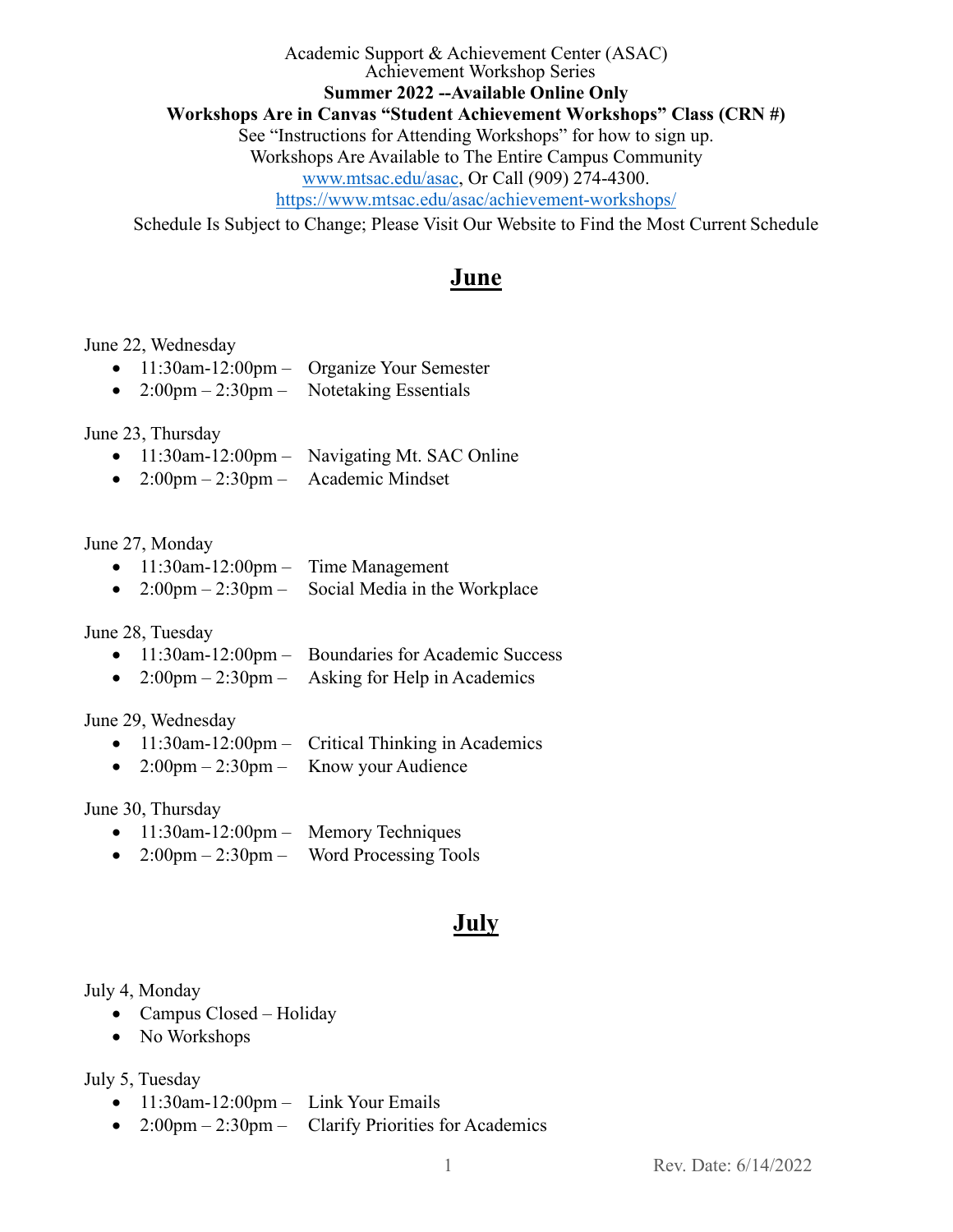July 6, Wednesday

- 11:30am-12:00pm Emotional Intelligence in Academics
- $2:00 \text{pm} 2:30 \text{pm} \text{Spreadsheet Tools}$

July 7, Thursday

- $11:30$ am-12:00pm Pass Quizzes & Tests
- 2:00pm 2:30pm Boundaries for Academic Success

July 11, Monday

- 11:30am-12:00pm Success in Everyday Life
- 2:00pm 2:30pm Pass Quizzes & Tests

July 12, Tuesday

- 11:30am-12:00pm Time Management
- $2:00 \text{pm} 2:30 \text{pm} \text{Coping Strategies for Academics}$

July 13, Wednesday

- 11:30am-12:00pm Remember What You Read
- $2:00 \text{pm} 2:30 \text{pm} \text{Final Exams First Aid}$

July 14, Thursday

- 11:30am-12:00pm Memory Techniques
- $2:00 \text{pm} 2:30 \text{pm} -$  Presentation Tools

July 18, Monday

- 11:30am-12:00pm Coping Strategies for Academics
- $2:00 \text{pm} 2:30 \text{pm} -$  Time Management

July 19, Tuesday

- 11:30am-12:00pm Clarify Priorities for Academics
- 2:00pm 2:30pm Boundaries for Academic Success

July 20, Wednesday

- $11:30$ am-12:00pm Pass Quizzes & Tests
- $2:00 \text{pm} 2:30 \text{pm} -$  Locus of Control

July 21, Thursday

- 11:30am-12:00pm Time Management
- 2:00pm 2:30pm Coping Strategies for Academics

July 25, Monday

- 11:30am-12:00pm Coping Strategies for Academics
- $2:00 \text{pm} 2:30 \text{pm} -$  Time Management